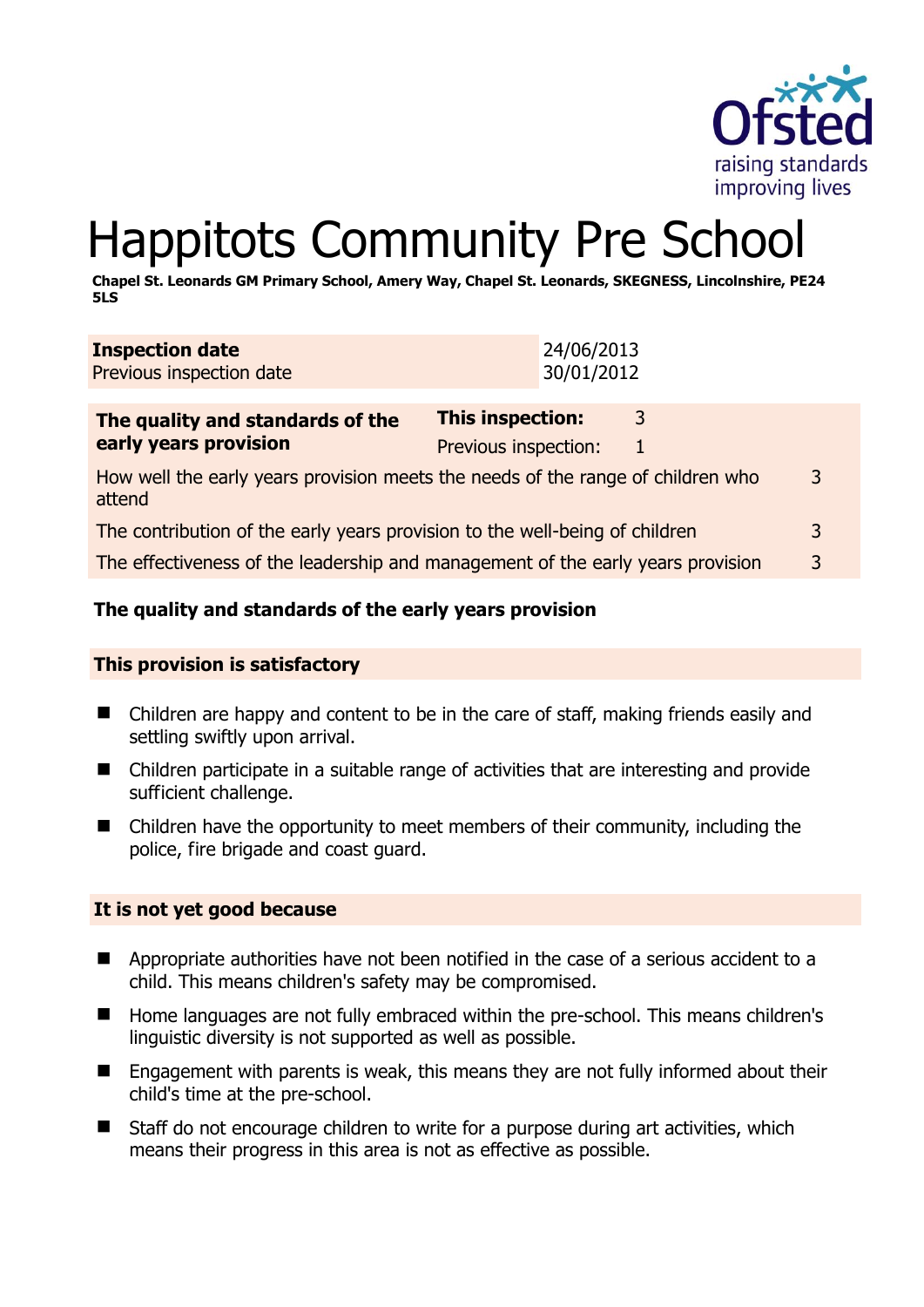# **Information about this inspection**

Inspections of registered early years provision are:

- $\blacksquare$  scheduled at least once in every inspection cycle the current cycle ends on 31 July 2016
- scheduled more frequently where Ofsted identifies a need to do so, for example where provision was previously judged inadequate
- **•** brought forward in the inspection cycle where Ofsted has received information that suggests the provision may not be meeting the legal requirements of the Early Years Foundation Stage or where assessment of the provision identifies a need for early inspection
- **•** prioritised where we have received information that the provision is not meeting the requirements of the Early Years Foundation Stage and which suggests children may not be safe
- scheduled at the completion of an investigation into failure to comply with the requirements of the Early Years Foundation Stage.

The provision is also registered on the compulsory part of the Childcare Register. This report includes a judgment about compliance with the requirements of that register.

# **Inspection activities**

- $\blacksquare$ The inspector looked at a representative sample of children's records and documentation relating to the management of the pre-school.
- . The inspector observed a range of activities in both playrooms and outdoor play area.
- The inspector read the self-evaluation prior to the inspection.
- The inspector held meetings with the management team as well as staff and parents.

**Inspector**  Jan Healy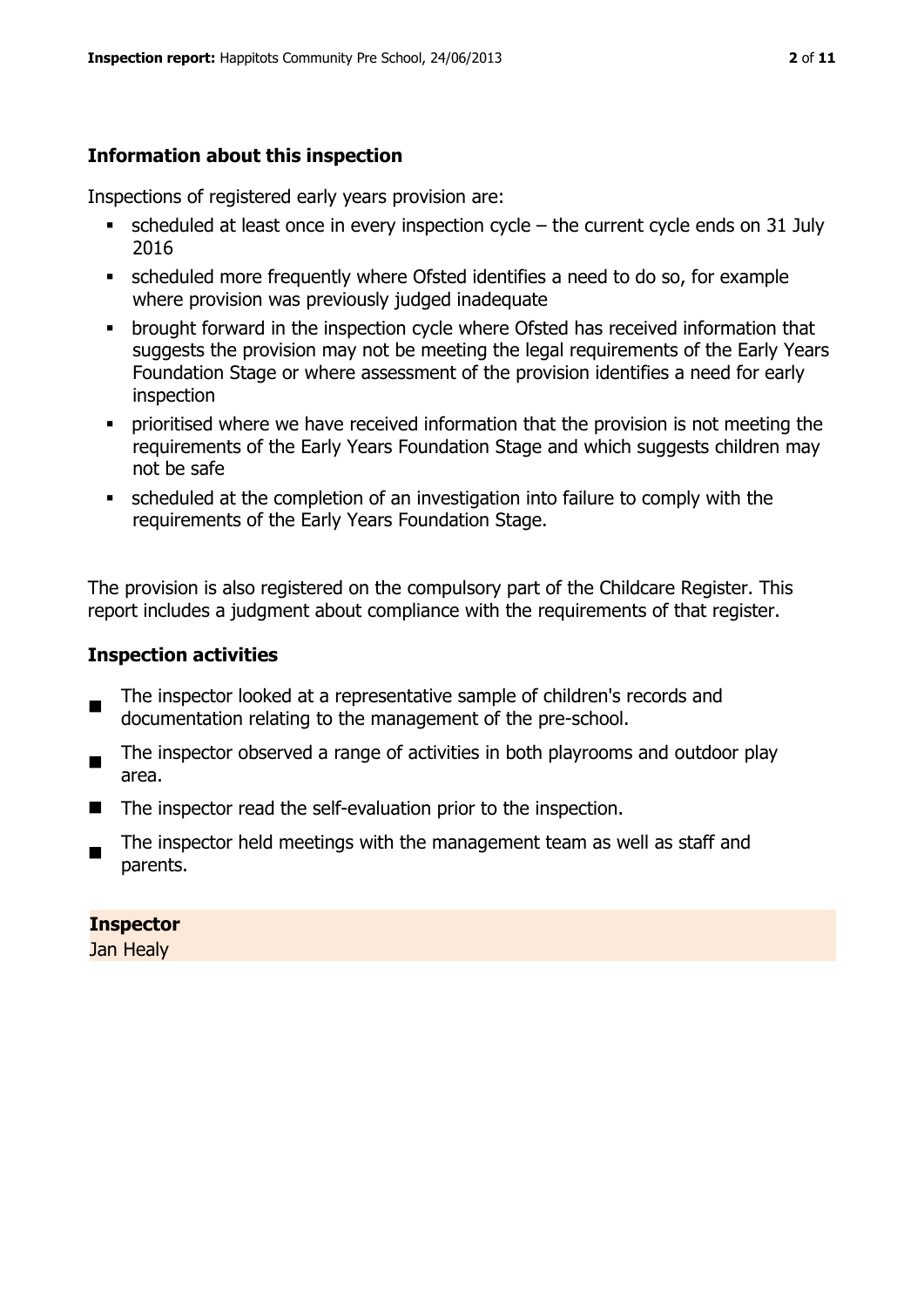# **Full Report**

#### **Information about the setting**

Happitots Community Pre School was re-registered in 2010 but has been operating for over 20 years. It operates from a children's centre on the grounds of Chapel St Leonards Primary School, Chapel St Leonards, Lincolnshire. The pre-school serves the local area and has strong links with the school. The pre-school is accessible to all children and there is a fully enclosed area available for outdoor play.

The pre-school opens Monday to Friday, during term time. Sessions are from 9.15am until 3.15pm. Children are able to attend for a variety of sessions. The pre-school is registered on the Early Years Register and the compulsory part of the Childcare Register. A maximum of 38 children may attend the pre-school at any one time. There are currently 60 children attending, who are within the early years age range. The pre-school provides funded early education for two-, three- and four-year-olds. It supports children with special educational needs and/or disabilities.

The pre-school employs eight members of childcare staff. Of these, most hold appropriate early years qualifications at level 2 and above.

#### **What the setting needs to do to improve further**

#### **To meet the requirements of the Early Years Foundation Stage the provider must:**

- build a strong partnership with parents to enhance two-way communication for the benefit of children
- improve knowledge and understanding of notification requirements, with specific regard to notifying Ofsted about serious accidents that occur at the setting.

#### **To further improve the quality of the early years provision the provider should:**

- display lists of words from different home languages and invite parents to contribute to them to support children's learning
- **E** support children in writing for a purpose, such as putting their name on their artwork.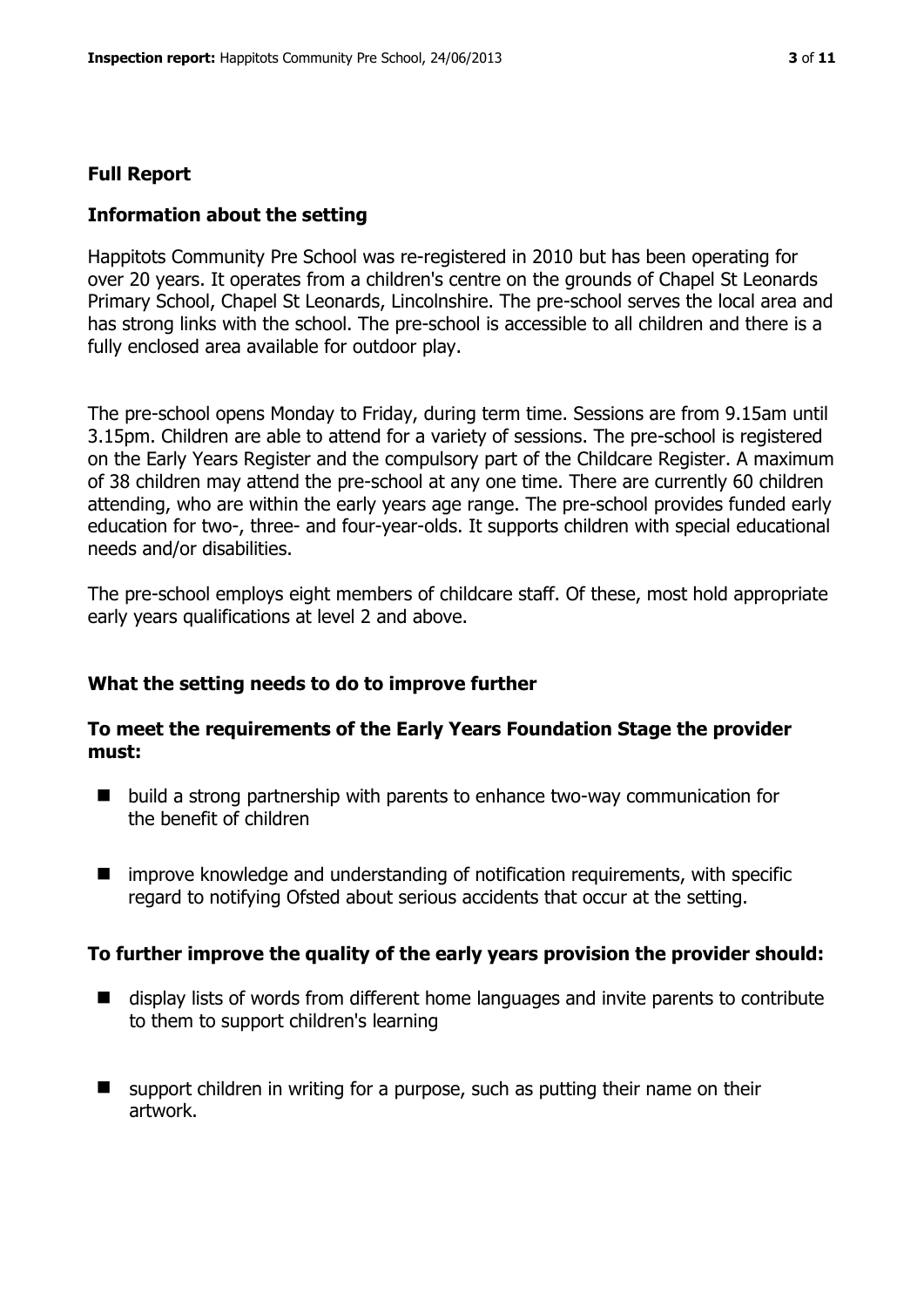#### **Inspection judgements**

#### **How well the early years provision meets the needs of the range of children who attend**

Children are happy to be in the care of staff, due to their close relationship, leading to them feeling safe and secure. Staff have a sound understanding about how to promote the learning and development of young children. They work reasonably well with most parents, when encouraging them to contribute to children's initial assessments. Such information then enables staff to plan a sufficient range of interesting and challenging activities. Some activities include parental participation, such as organising a 'fun day', with all gathering for a picnic. Although, staff do not work in partnership with parents to incorporate children's home languages within their play, such as displaying words in children's first language. This means their cultural diversity is not valued as well as possible. Children who have special educational needs and/or disabilities can participate in all activities available, both indoors and outdoors, due to staff making sufficient adaptations if required. They work closely with outside agencies to seek further support and advice when necessary. Parents report that they are kept up to date about the progress children are making.

Children are making sufficient progress in relation to their starting points and pattern of attendance, due to staff having a fair understanding about how young children learn. Staff plan interesting activities that focus on the prime areas of learning. For example, arranging a 'beach hut' in the outdoor play area, where children sit in comfort and chat with their friends. When children exhibit strong feelings, such as temper tantrums for example, staff acknowledge their feelings and work with them to resolve conflict. Staff are helping to further children's communication and language by encouraging them to participate in repetition, rhythm and rhyme, for instance, during story time and when reciting songs. Staff encourage children to share their experiences, such as when a child brought in a fossil found on the beach. This led to children asking questions, with staff providing answers in age-appropriate language. Children have many opportunities to take part in physical play, such as climbing apparatus and they go for walks to the beach, where they collect shells for their sand tray. Staff also plan for children's specific areas of learning. They organise various activities that involve mathematical language, such as 'more' or 'less' when adding flour to make play dough. They display numerals in purposeful contexts and take the opportunity to count during registration. Staff introduce children to 3D shapes when making rockets and flying saucers. Writing materials are accessible, although, staff do not encourage children to write for a purpose, such as their name on their artwork. Therefore, literacy and writing skills are not fully promoted. A broad range of picture books stimulates children's interest in literature and they enjoy listening to stories read by staff. Children develop positive relationships with members of the local community, such as, the fire brigade, coast guard and the police. Staff further children's understanding of the natural world when playing outdoors, such as investigating the effects of wind with the use of flags. Children enjoy listening to music and participate in playing various instruments, they also enjoy painting.

Children are making sound progress in their learning and development. Staff spend the majority of their time chatting and playing with children, such as when interlocking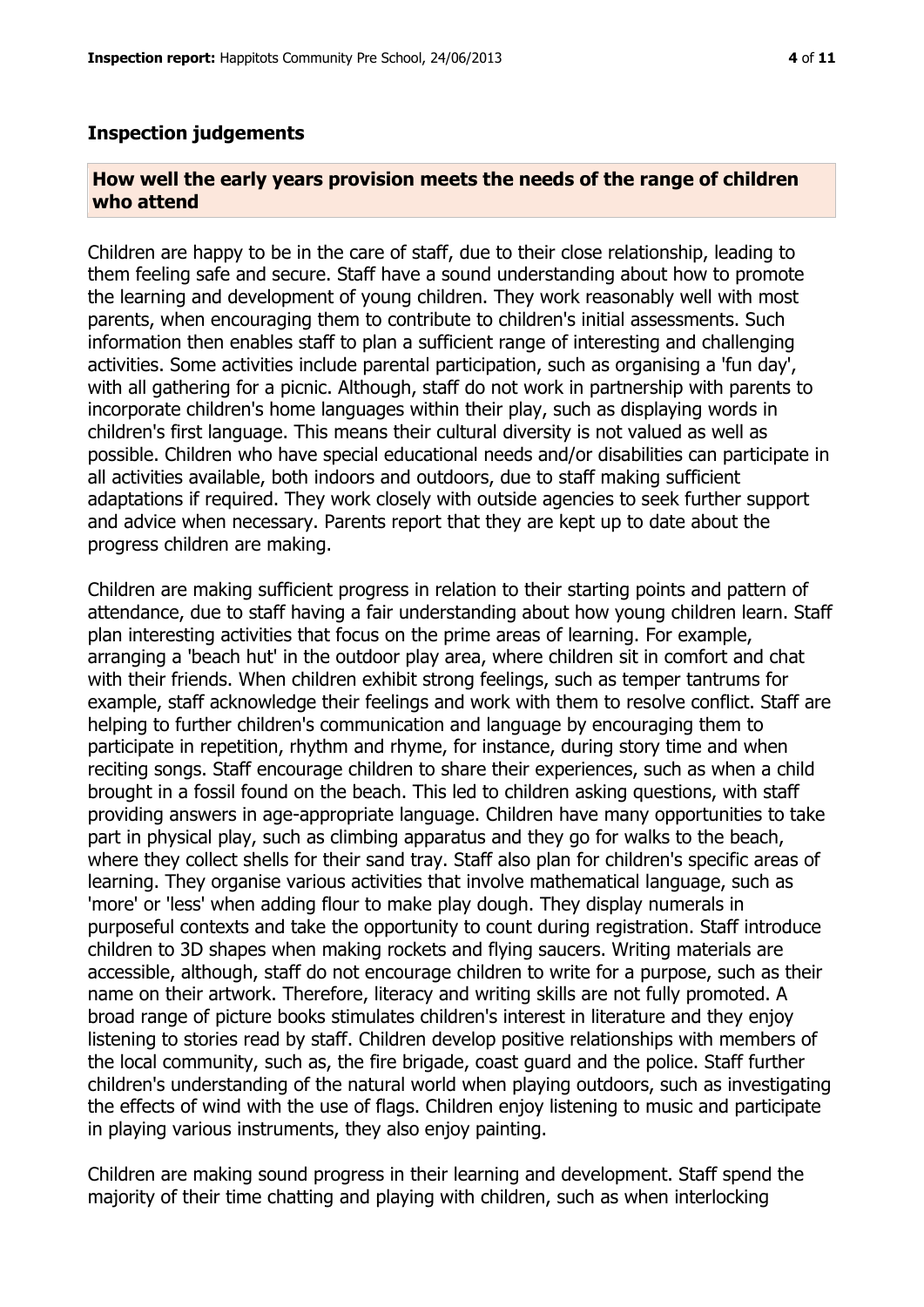jigsaws. They ask open-ended questions and provide explanations in language that is easily understood. They respond well to challenging behaviour, such as by distracting children's attention. They provide sufficient challenge for the older and more able children, as well as adapting activities to suit those who require additional support. Staff respect children's learning styles and recognise that some children learn better outdoors, therefore, the outdoor play area is readily available at all times and includes an undercover area for inclement weather. Children are learning to solve problems during play, for instance, adding water to sand to make shapes. A fitting key person system supports children in acquiring the skills needed for their next stage of learning, including their readiness for school.

# **The contribution of the early years provision to the well-being of children**

Children arrive happily and separate from their parents with ease. This is due to staff establishing a fair key person system that enables children to form secure attachments. Staff work in partnership with parents to ease the transition from home, with a negotiable settling-in period arranged for the benefit of children. They gain necessary information from parents about children's likes and dislikes, as well as their interests, in order to plan a reasonable range of challenging activities. The playrooms are bright, airy and wellresourced, making for a welcoming environment that supports learning and development appropriately.

Older children are developing an understanding about the importance of leading a healthy lifestyle when making fruit salads and have the opportunity to taste foods from around the world. Children are learning about the benefits of exercise and have the advantage of accessing physical play each day. They are learning about the importance of self-care, which helps to raise their confidence, such as making use of resources independently and returning them appropriately. The welcoming environment and quality resources helps to engage children's interest. Staff promote acceptable behaviour and encourage older children to share and to take turns, with younger children showing signs of developing this behaviour.

When on trips and outings, staff teach children to keep themselves safe, for example, when crossing the road. When in the pre-school, staff teach children to remain safe, for instance, when climbing.

Staff are good role models, giving consistent messages, which leads to children learning to manage their own behaviour, due to consistent messages being given by staff. Older children are aware of the 'rules', reminding younger children, for example, not to run when indoors, as this could cause an accident. Children are learning about right and wrong and about why it is important to be kind and helpful to their friends. This is achieved through discussions that take place during group time.

# **The effectiveness of the leadership and management of the early years provision**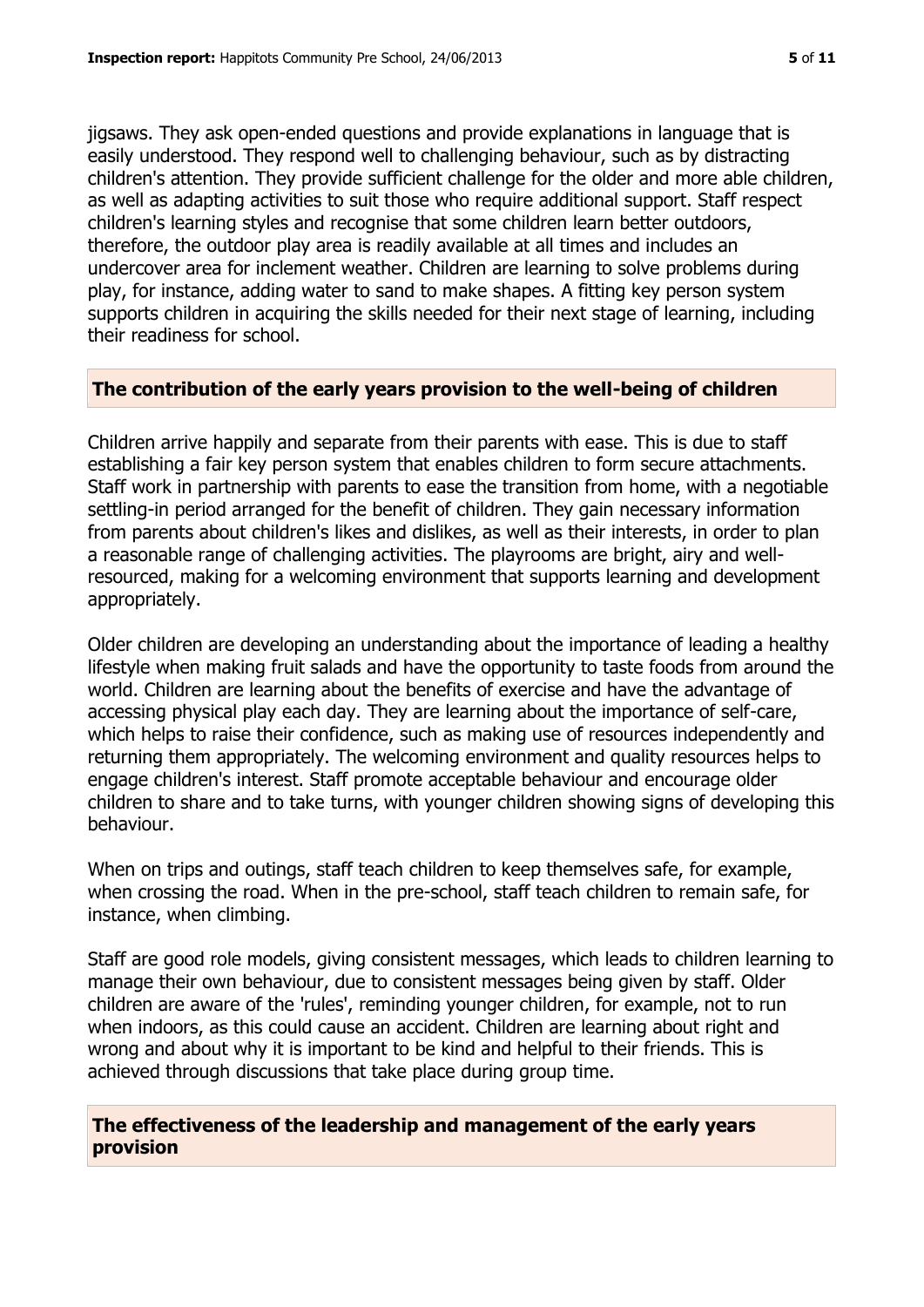This inspection was carried out following concerns being raised with Ofsted about an incident that occurred at the pre-school during which a child sustained an injury. The concerns relate to the supervision of children, staff ratios and deployment. In addition, they relate to how accidents are managed, how risks are assessed and communication with children's parents and carers. The inspection finds that reporting requirements are not fully understood by the management team or staff. This has resulted in the management team failing to notify the appropriate authorities of a serious injury. Although, this resulted in no impact on the child, it is an offence and means a requirement is not met on both the Early Years Register and the compulsory part of the Childcare Register. Staff are aware of how to safeguard children and how to recognise abuse, they also know who to report any concerns to. Required documentation is in place and risk assessments ensure the premises and equipment are safe for children. Staff supervise children well to ensure safety is maintained and ratios are met.

Partnership with parents is weak; this results in them not knowing enough about what happens during their children's time at the pre-school. Some parents report that their children are 'very happy', but others report that there are 'too many accidents taking place, without a suitable explanation being given'. However, inspection of the accident records shows that they are appropriately completed. During the inspection, staff deployment was observed to be good, with children being appropriately supervised. Parents report a lack of communication between parents and staff, resulting in them feeling it necessary to quiz and question their children about events that have taken place. Staff do, however, help parents to continue their children's learning at home, with the provision of 'sharing bags'. For example, each bag contains material for children to make a flower at home. Regular newsletters are readily available and parents have the option of attending a parents evening, to enable them to discuss children's progress with their key person.

Staff work well with outside agencies and attend review meetings, which benefit those children with special educational needs and/or disabilities. They also establish links with other settings in the area that children also attend, in order to forge consistency of care and learning.

A method of self-evaluation takes into account the views of children and staff, although, parents report that they are not involved in this process to help drive improvement that supports children's achievement over time. When staff identify weaknesses, an action plan is drawn up to tackle and support continuous improvement. A sufficient system for performance management is applied, leading to a programme of professional development, which helps staff to improve their knowledge and understanding and practice within the pre-school.

#### **The Childcare Register**

The requirements for the compulsory part of the Childcare Register are

**Not Met (with actions)**

**To meet the requirements of the Childcare Register the provider must:**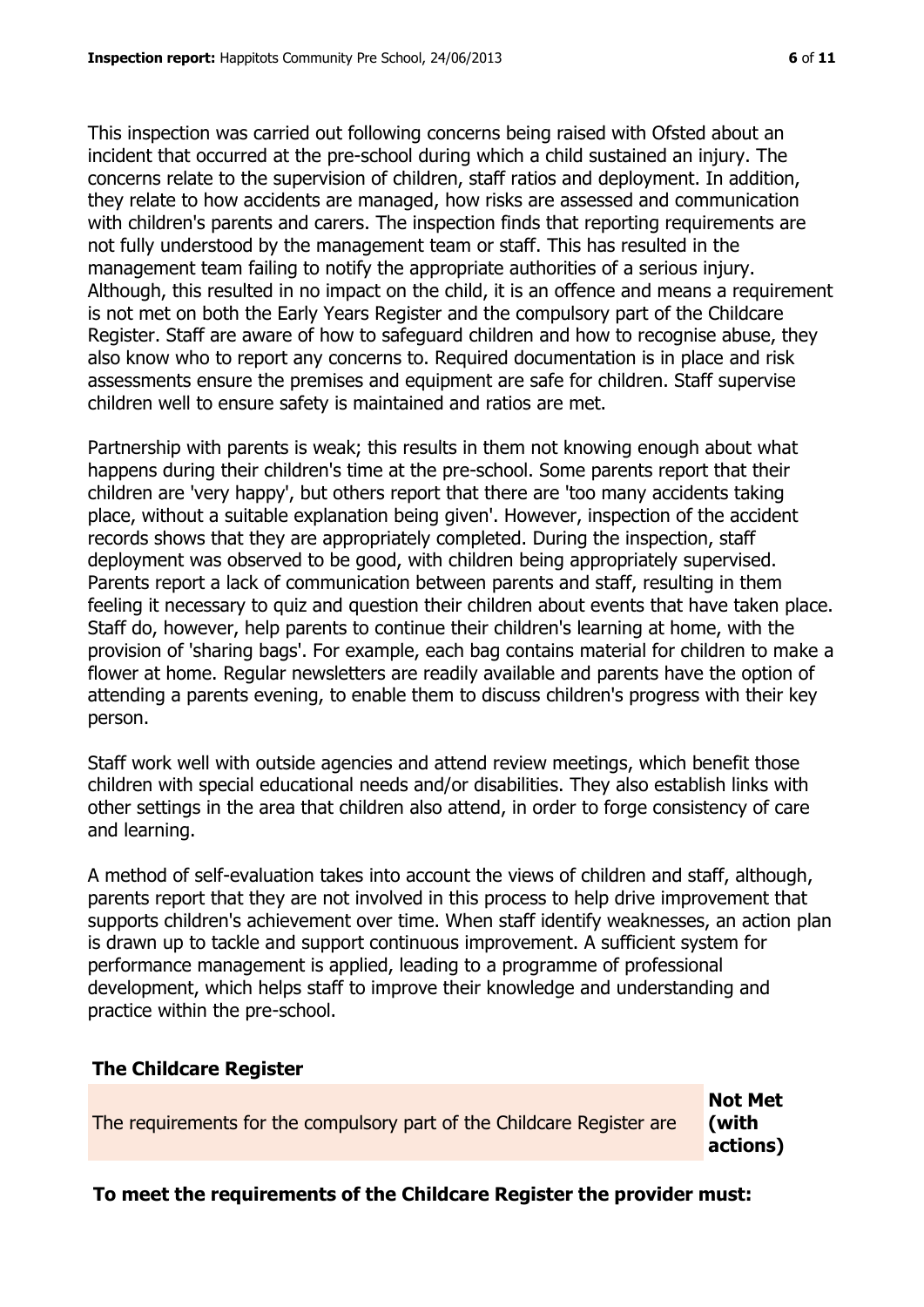$\blacksquare$  inform Ofsted of any serious accident to any child while receiving childcare (compulsory part of the Childcare Register).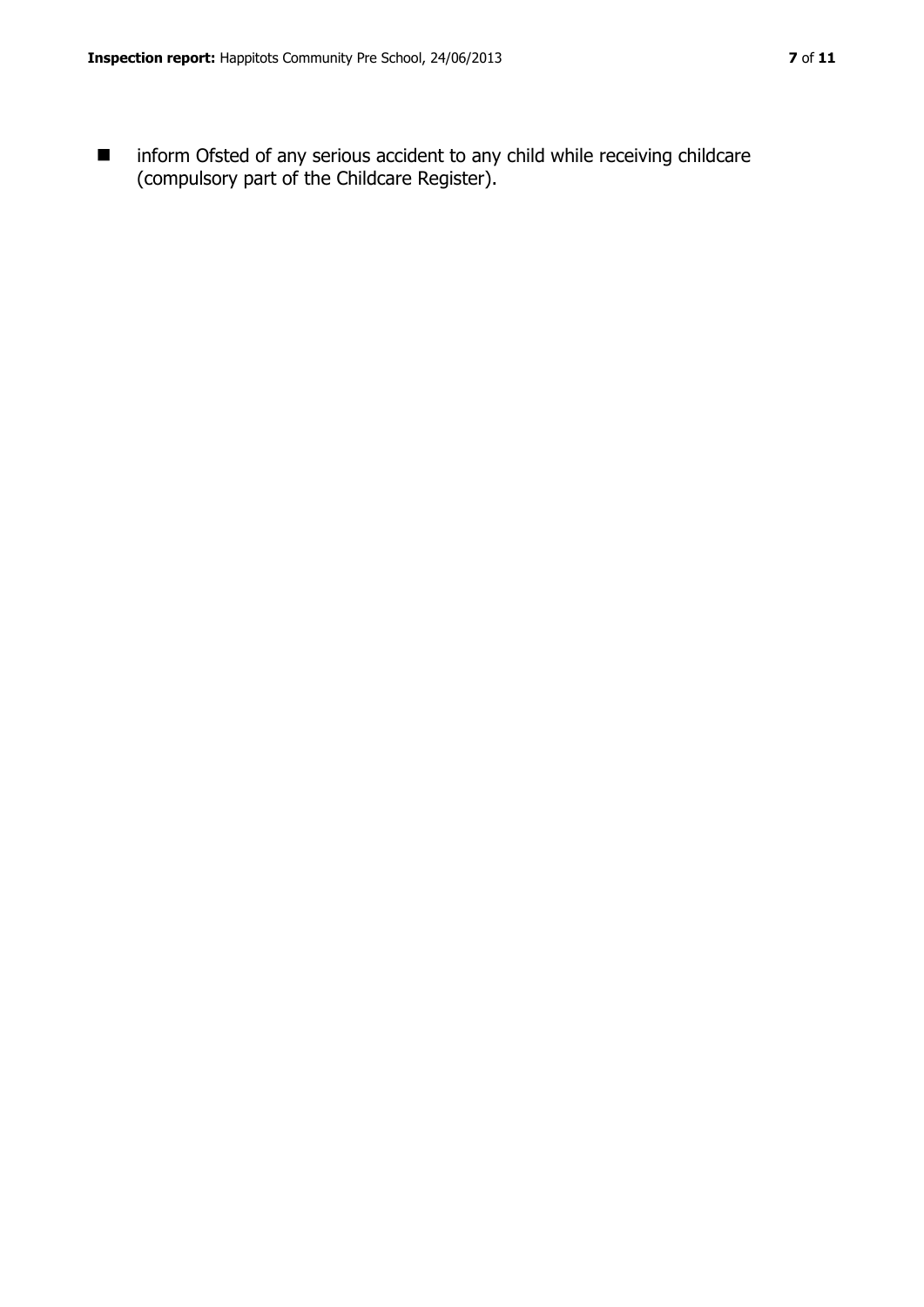# **What inspection judgements mean**

# **Registered early years provision**

| Grade   | <b>Judgement</b> | <b>Description</b>                                                                                                                                                                                                                                                                                                                                                                 |
|---------|------------------|------------------------------------------------------------------------------------------------------------------------------------------------------------------------------------------------------------------------------------------------------------------------------------------------------------------------------------------------------------------------------------|
| Grade 1 | Outstanding      | Outstanding provision is highly effective in meeting the needs<br>of all children exceptionally well. This ensures that children are<br>very well prepared for the next stage of their learning.                                                                                                                                                                                   |
| Grade 2 | Good             | Good provision is effective in delivering provision that meets<br>the needs of all children well. This ensures children are ready<br>for the next stage of their learning.                                                                                                                                                                                                         |
| Grade 3 | Satisfactory     | Satisfactory provision is performing less well than expectations<br>in one or more of the key areas. It requires improvement in<br>order to be good.                                                                                                                                                                                                                               |
| Grade 4 | Inadequate       | Provision that is inadequate requires significant improvement<br>and/or enforcement action. The provision is failing to give<br>children an acceptable standard of early years education and/or<br>is not meeting the safeguarding and welfare requirements of<br>the Early Years Foundation Stage. It will be inspected again<br>within 12 months of the date of this inspection. |
| Met     |                  | The provision has no children on roll. The inspection judgement<br>is that the provider continues to meet the requirements for<br>registration.                                                                                                                                                                                                                                    |
| Not met |                  | The provision has no children on roll. The inspection judgement<br>is that the provider does not meet the requirements for<br>registration.                                                                                                                                                                                                                                        |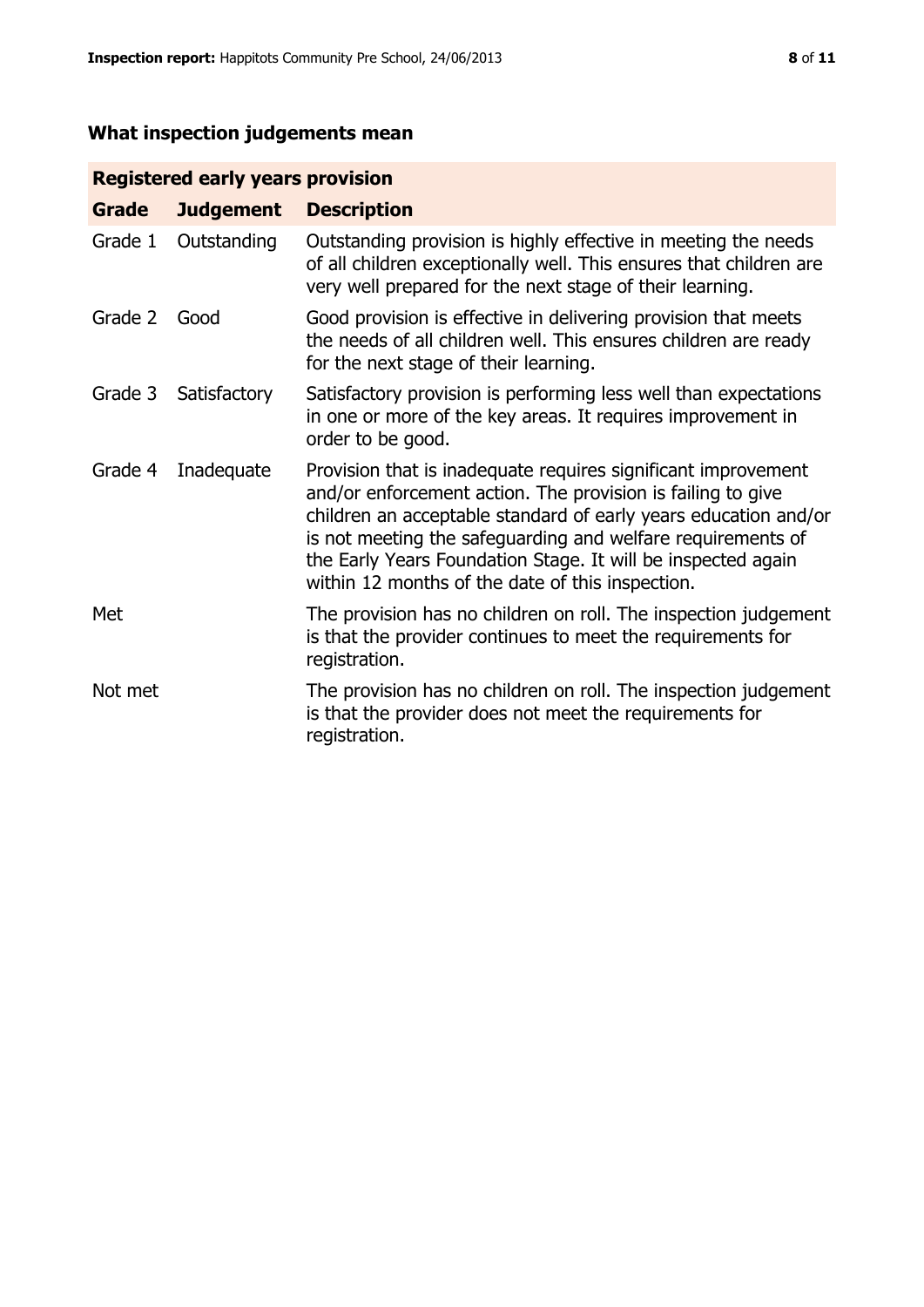# **Inspection**

This inspection was carried out by Ofsted under sections 49 and 50 of the Childcare Act 2006 on the quality and standards of provision that is registered on the Early Years Register. The registered person must ensure that this provision complies with the statutory framework for children's learning, development and care, known as the Early Years Foundation Stage.

# **Setting details**

| Unique reference number            | EY404904                     |  |
|------------------------------------|------------------------------|--|
| <b>Local authority</b>             | Lincolnshire                 |  |
| <b>Inspection number</b>           | 924184                       |  |
| <b>Type of provision</b>           |                              |  |
| <b>Registration category</b>       | Childcare - Non-Domestic     |  |
| Age range of children              | $0 - 8$                      |  |
| <b>Total number of places</b>      | 38                           |  |
| Number of children on roll         | 60                           |  |
| <b>Name of provider</b>            | Pre-School Learning Alliance |  |
| <b>Date of previous inspection</b> | 30/01/2012                   |  |
| <b>Telephone number</b>            | 01754 875186                 |  |

Any complaints about the inspection or the report should be made following the procedures set out in the guidance *'Complaints procedure: raising concerns and making complaints* about Ofsted', which is available from Ofsted's website: www.ofsted.gov.uk. If you would like Ofsted to send you a copy of the guidance, please telephone 0300 123 4234, or email enquiries@ofsted.gov.uk.

# **Type of provision**

For the purposes of this inspection the following definitions apply:

Full-time provision is that which operates for more than three hours. These are usually known as nurseries, nursery schools and pre-schools and must deliver the Early Years Foundation Stage. They are registered on the Early Years Register and pay the higher fee for registration.

Sessional provision operates for more than two hours but does not exceed three hours in any one day. These are usually known as pre-schools, kindergartens or nursery schools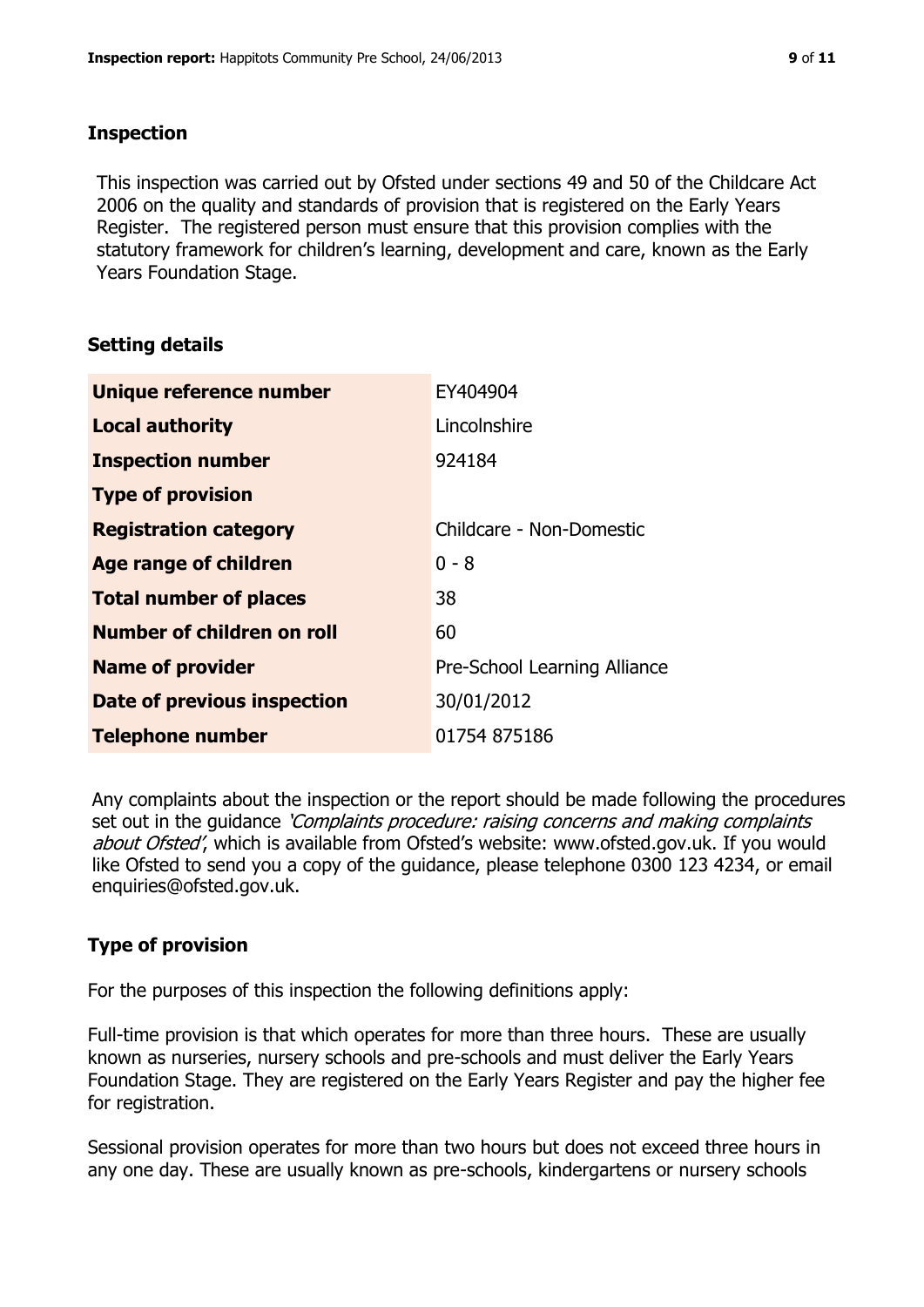and must deliver the Early Years Foundation Stage. They are registered on the Early Years Register and pay the lower fee for registration.

Childminders care for one or more children where individual children attend for a period of more than two hours in any one day. They operate from domestic premises, which are usually the childminder's own home. They are registered on the Early Years Register and must deliver the Early Years Foundation Stage.

Out of school provision may be sessional or full-time provision and is delivered before or after school and/or in the summer holidays. They are registered on the Early Years Register and must deliver the Early Years Foundation Stage. Where children receive their Early Years Foundation Stage in school these providers do not have to deliver the learning and development requirements in full but should complement the experiences children receive in school.